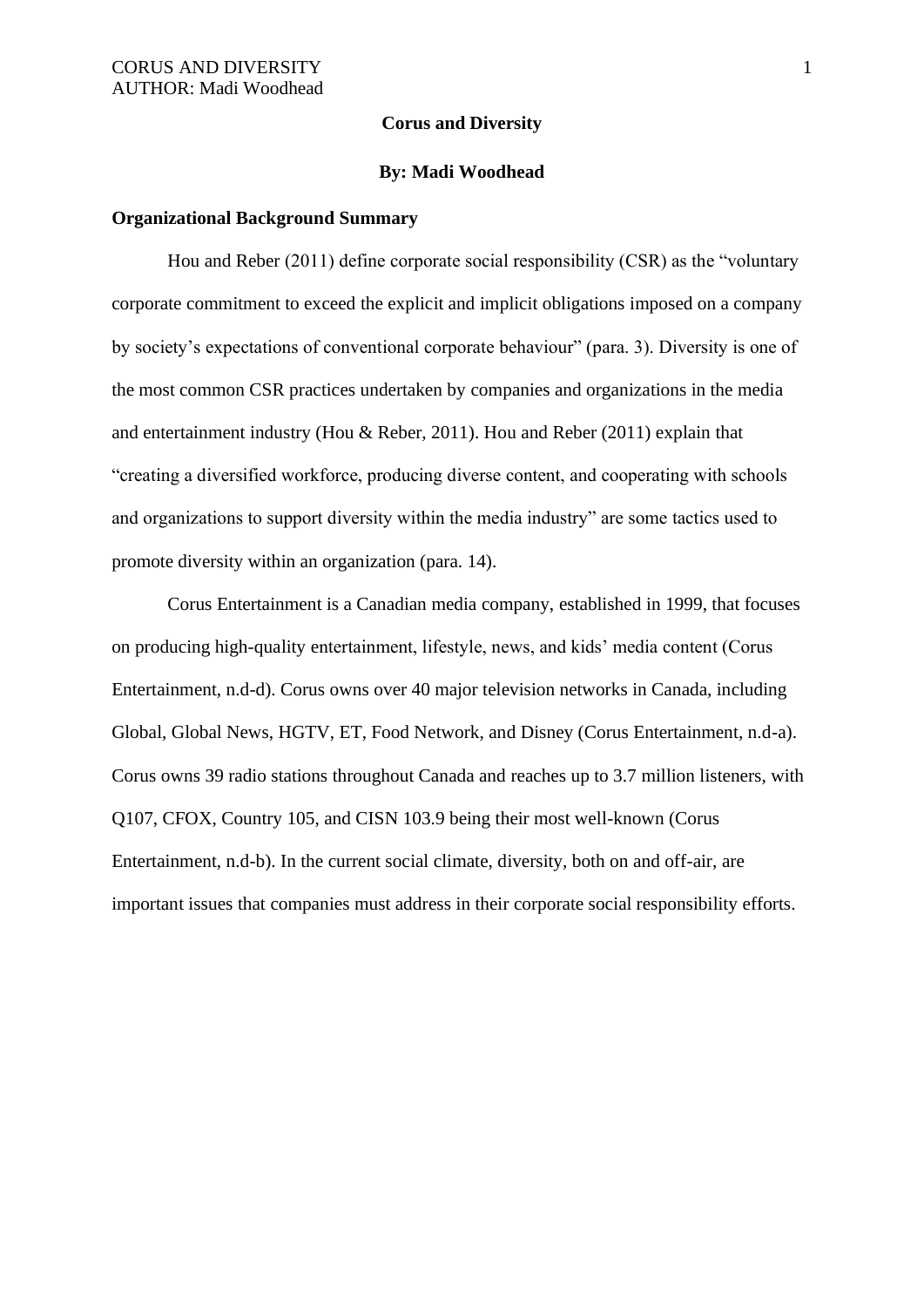## **SWOT Matrix**

| <b>Strengths:</b>                                                                                                                                                                            | <b>Weaknesses:</b>                                                                                                                                                                         |
|----------------------------------------------------------------------------------------------------------------------------------------------------------------------------------------------|--------------------------------------------------------------------------------------------------------------------------------------------------------------------------------------------|
| Hiring DiversiPro<br>1.<br>Commitment to following diversity,<br>2.<br>equity, and inclusion plan<br>Strong charitable and community<br>3.<br>involvement                                    | 1. Lack of diverse leadership<br>2. Lack of diverse content<br>3.<br>Corporate acceptance                                                                                                  |
| <b>Opportunities:</b>                                                                                                                                                                        | <b>Threats:</b>                                                                                                                                                                            |
| A gap in the industry when it comes<br>1.<br>to diverse content<br>Opportunity to be leaders in the<br>2.<br>industry<br>Opportunity to collaborate with more<br>3.<br>diverse organizations | 1. Past employees' claims may damage<br>reputation<br>Negative perception of company on<br>2.<br>social media<br>Multiple professional associations<br>3.<br>have publicly denounced Corus |

# **Strengths**

In the summer of 2020, after past employees spoke out against a workplace culture of racism at Corus Entertainment. The company decided to listen and learn how they could better their equity, diversity and inclusion (EDI) efforts. In a statement posted on their website, Corus claimed, "we are committed to taking the necessary actions to rid our organization of racism and systemic barriers as we strive to create a fully inclusive culture – one in which equity and diversity can thrive" (Corus Entertainment, n.d.-f ,para. 2). Putting action behind their statement, Corus hired DiversiPro, "third-party diversity and inclusion professionals with expertise in anti-Black racism, to help us bring about systemic change at Corus" (Corus Entertainment, n.d.-f, para. 3). DiversiPro interviewed current and past employees and spent four months reviewing the workplace before making their recommendations on how to improve Corus' EDI (Corus Entertainment, n.d.-f). These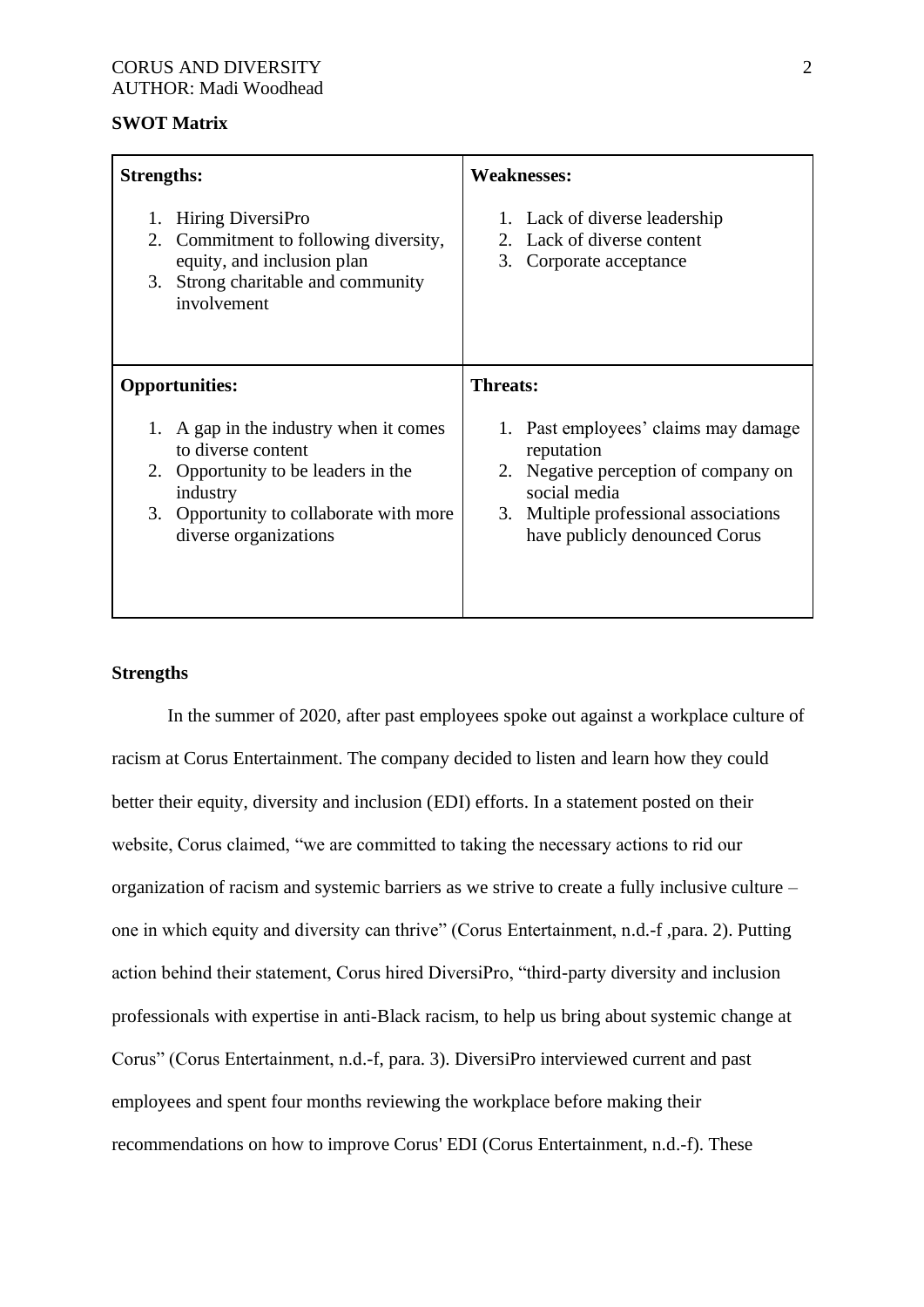recommendations were put into Corus' new EDI plan, which they made public in 2020, and have committed to giving updates on every four months.

Corus Entertainment have implemented many changes to their EDI plan, adding an inclusivity index in their quarterly survey to gauge and measure their inclusivity efforts (Corus Entertainment, n.d.-e). Their strategy focuses on key areas of the business, including workplace culture, leadership, representation, and internal operations, all of which must be addressed to successfully tackle the lack of diversity within the company (Corus Entertainment, n.d.-e). This is a step in the right direction for Corus; they have admitted to their wrongdoings and are committed to doing what they can to create a better, more inclusive and diverse workplace.

Corus is also heavily involved in charity and non-profit work; they support HireBIOPC, Women In Film & Television Toronto, Canadian Association of Black Journalists, and Indspire both monetarily and through mentorship programs (Corus Entertainment, n.d.-g). They also have the Global News Scholars program, which supports Black students attending post-secondary for journalism. Through Corus' support for these organizations and the scholarships they provide, they are actively helping to make the future of the media industry more inclusive and diverse.

#### **Weaknesses**

Although Corus has pledged to improve its corporate social responsibility efforts, specifically focusing on EDI, its leadership does not reflect this. Corus has made both their executive leadership team and their board of directors public on their website, including headshots. The executive leadership team is composed of eight members, with only two of those being women and only one person who is a visible minority. In comparison, the board of directors comprises ten members, with only three members being women and one person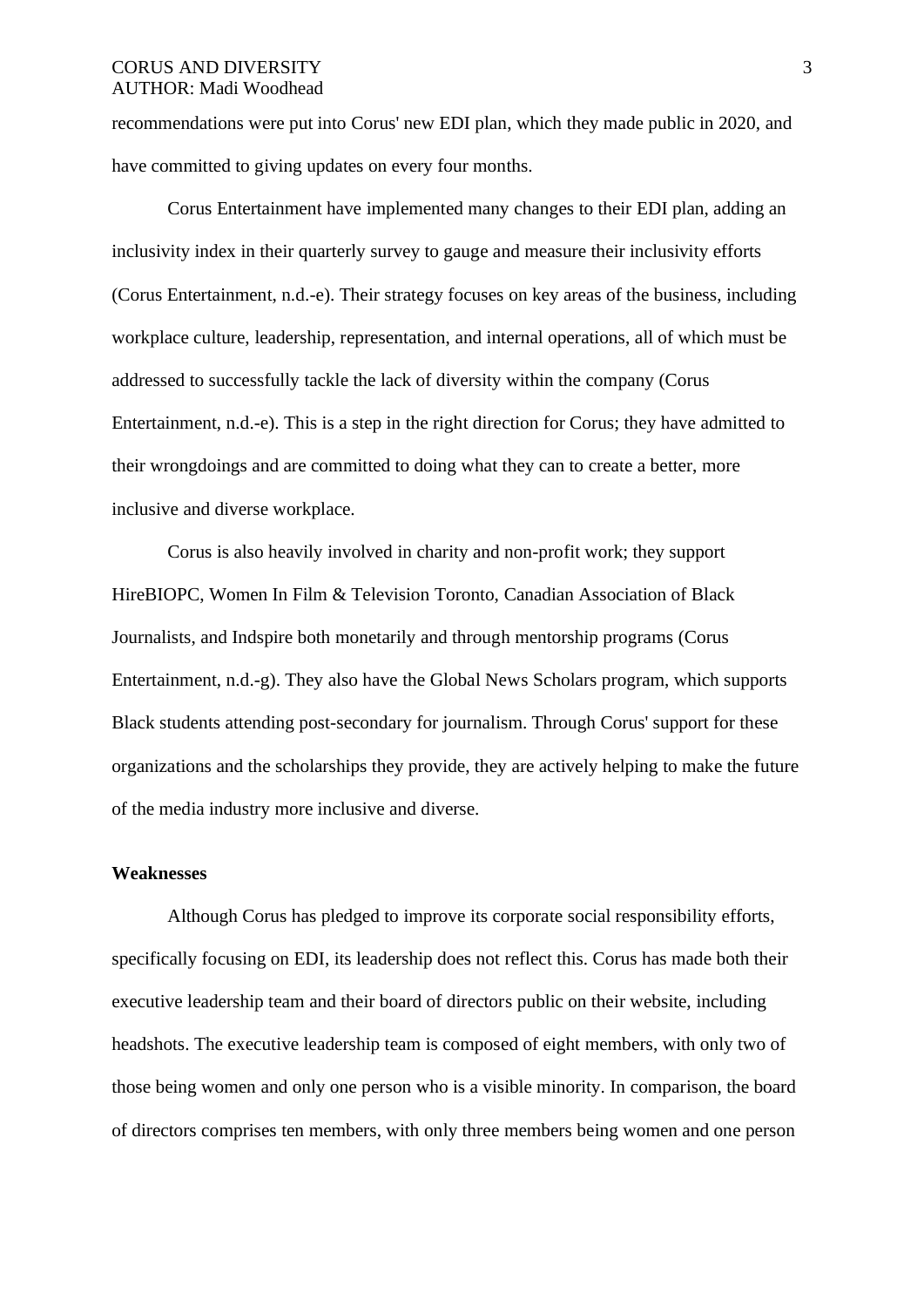who is a visible minority. There is a glaring lack of diversity in the upper leadership teams at Corus, which affects the operations of the rest of the company.

In a board diversity policy statement from Corus in October 2020, they write, "the composition of the Board should also take into account the Company's commitment to diversity, … knowledge, education, gender, age, ethnicity, geographical background and persons from 'designated groups'… in general terms, women, visible minorities, Aboriginal peoples and persons with disabilities" (Corus Entertainment, n.d.-c, para. 2). While they may be working on diversifying their board, currently, it remains predominantly white and male.

Tracey Deer, an Indigenous filmmaker and Board member of Women In View, explains that "there are 'gatekeepers' at the very top of Canadian media who are not representative of the diverse Canadian population" (Collie, 2011, para. 18), and Corus is, unfortunately, an example of this. This sentiment is elaborated upon by Hubert Davis, a documentary filmmaker who claims, "the main problem is people who are decision-makers who can greenlight [projects] literally don't understand systemic racism or how it works, and their view on the world is within certain margins" (Lopez, 2020, para. 19). Of all the film and television content Corus features, only 17.8 per cent is work created by a woman, coming in third when compared to other Canadian media companies (Collie, 2011). The lack of representation of women and people of colour in this upper management setting directly affects who is represented on screen, leading to homogenous and non-inclusive content.

# **Opportunities**

Although Corus has had missteps in the past, there is an opportunity to improve on their diversity, equity, and inclusion practices. There is an opportunity for Corus to begin creating more diverse content, as there is a gap in the Canadian entertainment industry. Lopez (2020) writes that "census data from 2016 states that 52.5 per cent of Toronto's population is made of people of colour and according to Catalyst research, 22.3 per cent of Canada's total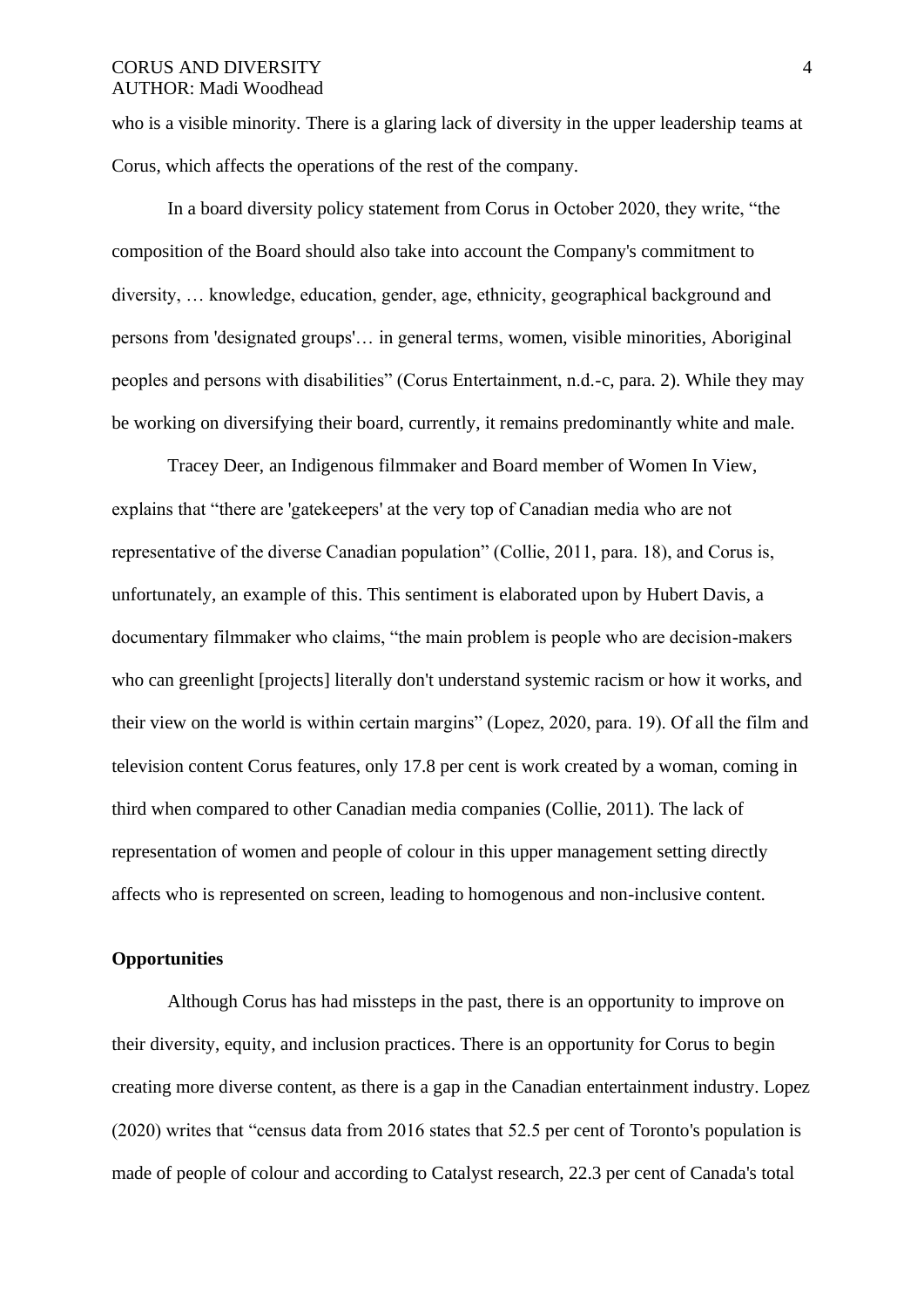population, but this representation is not nearly reflected enough on-screen" (para. 13). Canadians want diverse content, Valerie Creighton CEO of the Canadian Media Fund believes that "an expanding streaming space has shown TV audiences want fresh voices from diverse creators" (Vlessing, 2021, para. 17). If Corus can begin creating more diverse content, they can be marketing to a much larger demographic of people.

Corus also has the opportunity to become a leader in the media industry when it comes to diversity, equity, and inclusion. In a statement, Hamlin Grange, principal at DiversiPro, wrote that "no other media organization in Canada has had a third-party take such a deep look into the issues of equity, diversity and inclusion … In fact, Corus has the overall opportunity to lead the media sector in inclusion and diversity" (Corus Entertainment, n.d.-f, para. 9). This could lead to significant positive publicity for Corus and potentially attract more stakeholders or organizations to work with.

## **Threats**

In 2020, some former employees from Corus came forward with allegations of racism and microaggressions that they experienced while working for the company (Theissen, 2020). Joshua Grant, a former social media strategist for Global TV, a subsidiary of Corus, spoke out about his treatment by management at the company on social media. Grant claims that "he was asked to create a meme for Big Brother Canada based on civil rights activist Colin Kaepernick's 'Dream Crazy' NIKE ad. Grant alleges he was threatened with firing when he suggested it was inappropriate" (Theissen, 2020, para. 3). After Grant and others' stories picked up traction, Ika Wong, a former Big Brother Canada contestant and Entertainment Tonight correspondent, revealed in a tweet that she would no longer be working with ET Canada because of their mistreatment of people of colour (Theissen, 2020).

These allegations of a workplace culture of racism can result in negative publicity for Corus Entertainment and can be damaging to both the company's image and reputation. This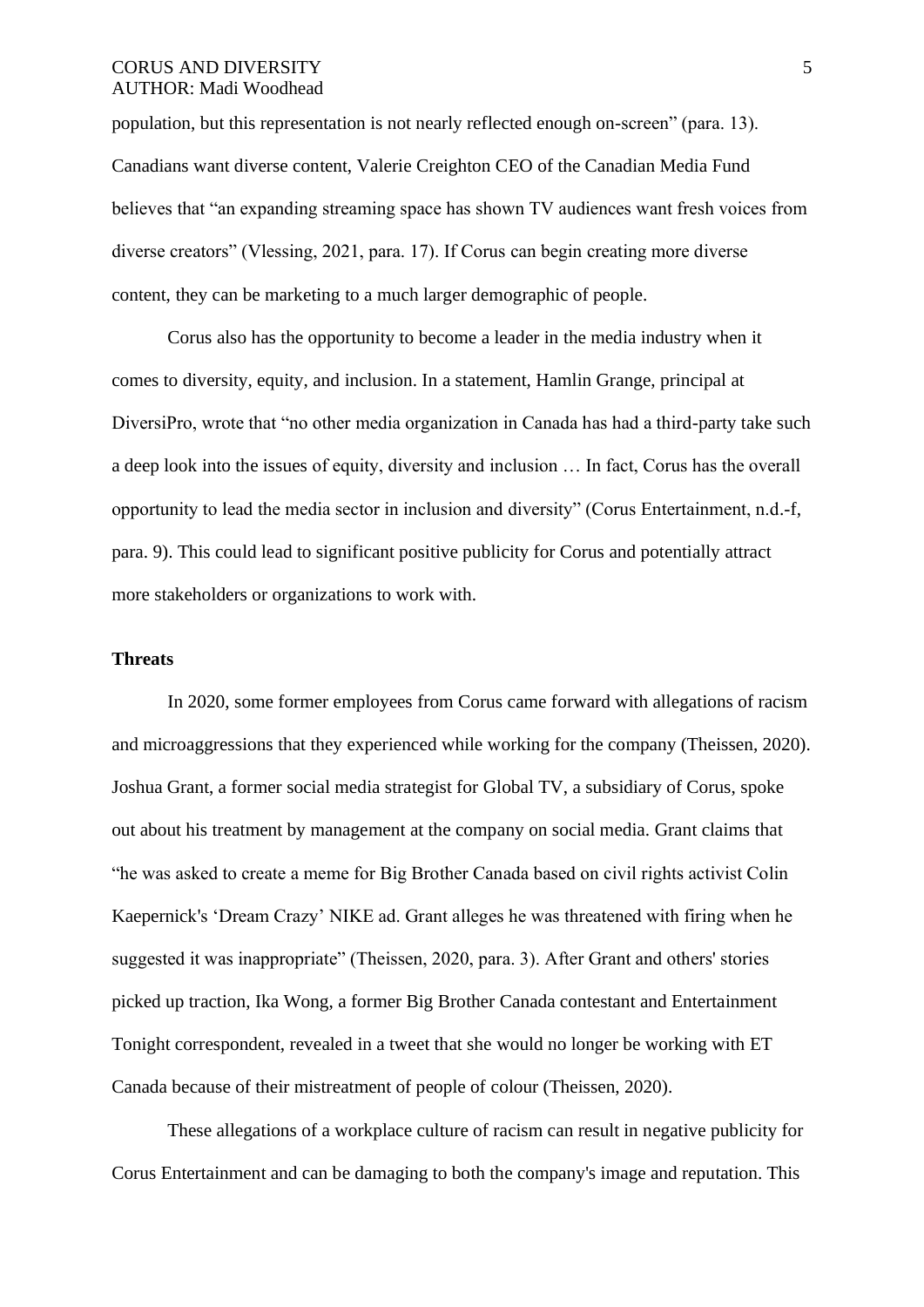publicity can also lead to stakeholders no longer wanting to be involved with the company, such as Ika Wong, a contributor on ET Canada, deciding to cease working with ET Canada.

## **Recommendations**

Corus Entertainment is currently being very open and communicative about the steps they are taking to enhance their diversity, equity, and inclusion efforts. I recommend that they continue to do this, some internal and external support for the company has clearly been lost, and their transparency with their publics should help to regain trust and support. I also recommend that Corus begin to focus their efforts on diversifying their board and executive leadership team, as attitudes on diversity, inclusion, and equity come from the top of the company. This will also lead to an increase of diverse content, which can reach more audiences who have previously not felt represented on screen.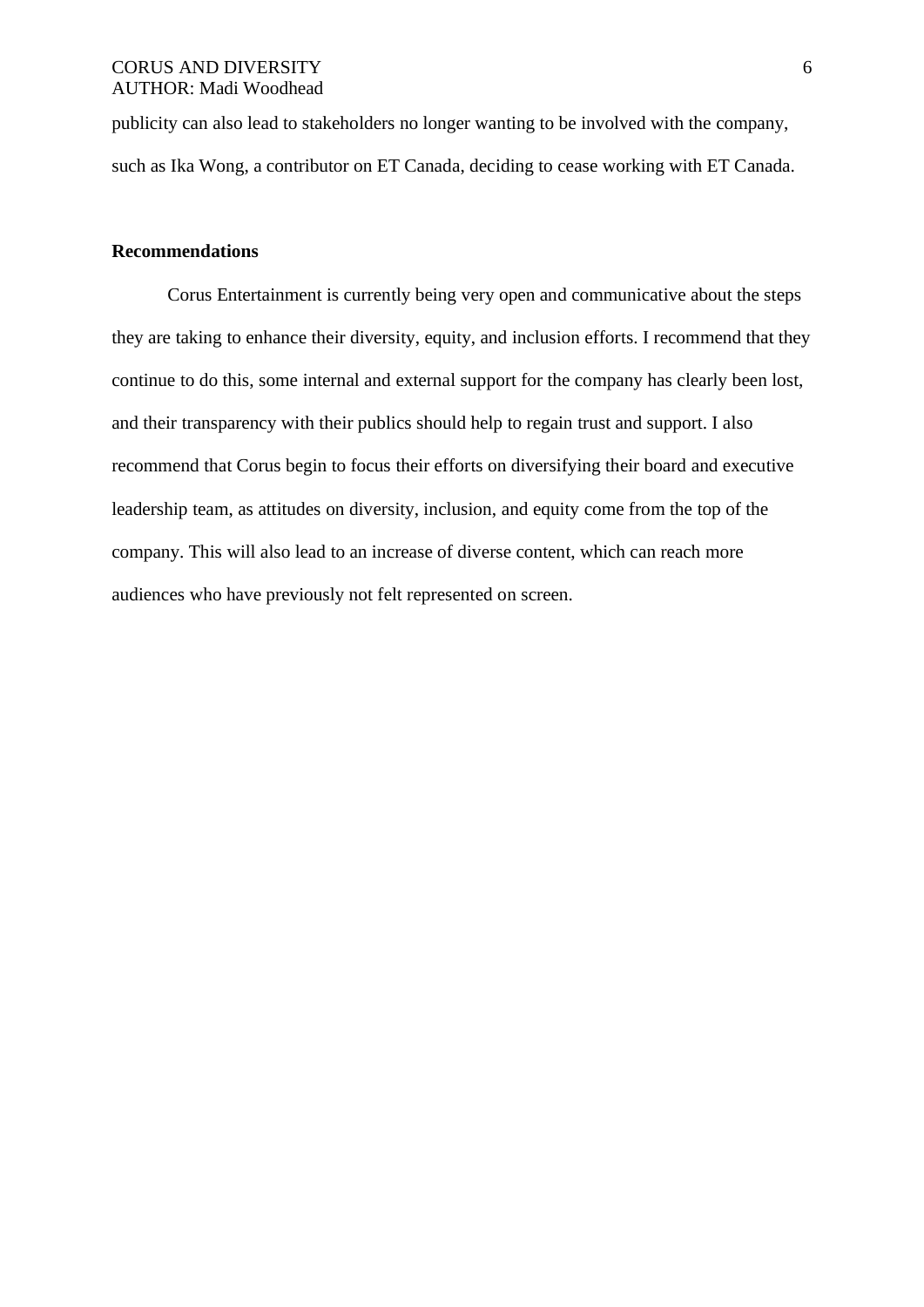#### **References**

- Collie, M. (2019). *The lack of diversity in Canadian media is 'hard to ignore' — and the numbers prove it - National | Globalnews.ca*. Global News. Retrieved 26 October 2021, from https://globalnews.ca/news/5297230/women-of-colour-indigenouscanadian-media-diversity-women-in-view/
- Corus Entertainment. (n.d.-a). *Advertising - television*. Corus Entertainment. Retrieved November 24, 2021, from https://www.corusent.com/advertising/television
- Corus Entertainment. (n.d.-b). *Advertising - radio*. Corus Entertainment. Retrieved November 24, 2021, from https://www.corusent.com/advertising/radio
- Corus Entertainment. (n.d.-c). Board Diversity Policy. Retrieved November 24, 2021, from https://assets.corusent.com/wpcontent/uploads/2021/09/BoardDiversityPolicy\_20October2020\_EXTERNAL.pdf
- Corus Entertainment. (n.d.-d). *FAQ*. Corus Entertainment. Retrieved November 25, 2021, from https://www.corusent.com/faq
- Corus Entertainment. (n.d.-e). *Social Responsibility - Diversity & Inclusion - DE&I Action Plan*. Corus Entertainment. Retrieved November 25, 2021, from https://www.corusent.com/social-responsibility/diversity-and-inclusion/dei-actionplan
- Corus Entertainment. (n.d.-f). *Social Responsibility - diversity and inclusion - DE&I at Corus*. Corus Entertainment. Retrieved November 24, 2021, from https://www.corusent.com/social-responsibility/diversity-and-inclusion/dei-at-corus.
- Corus Entertainment. (n.d.-g). *Social Responsibility - industry*. Corus Entertainment. Retrieved November 25, 2021, from https://www.corusent.com/social-responsibility/industry
- Hou, J., & Reber, B. (2011). Dimensions of disclosures: Corporate social responsibility (CSR) reporting by media companies. *Public Relations Review*, *37*(2), 166-168. https://doi.org/10.1016/j.pubrev.2011.01.005
- Lopez, S. (2020). *The lack of representation in Canada's TV and film industry is failing BIPOC creatives*. CanCulture. Retrieved November 22, 2021, from https://www.canculturemag.com/film/2020/12/5/yeytgw118f6qecdzxntx40ng83b1kb

Theissen, C. (2020). *Corus announces diversity review as journalism associations call for action - Broadcast Dialogue*. Broadcast Dialogue. Retrieved 26 October 2021, from https://broadcastdialogue.com/corus-announces-diversity-review-as-journalismassociationscall-for-action/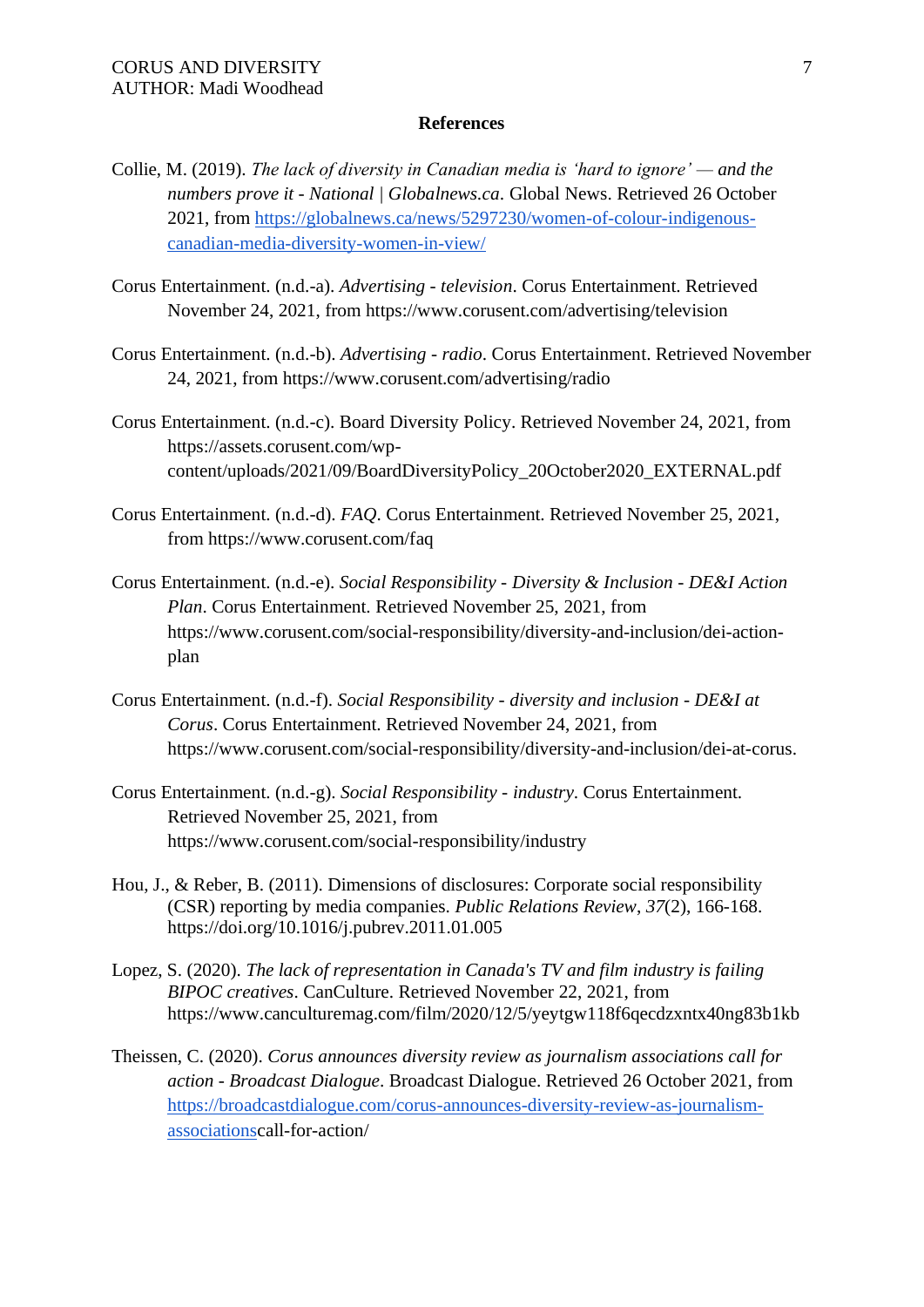Vlessing, E. (2021). *Canadian TV industry under fire for not measuring BIPOC audiences: "it's as if we're invisible"*. The Hollywood Reporter. Retrieved November 24, 2021, from https://www.hollywoodreporter.com/business/business-news/canadian-tvindustry-under-fire-for-not-measuring-bipoc-audiences-its-as-if-were-invisible-4124703/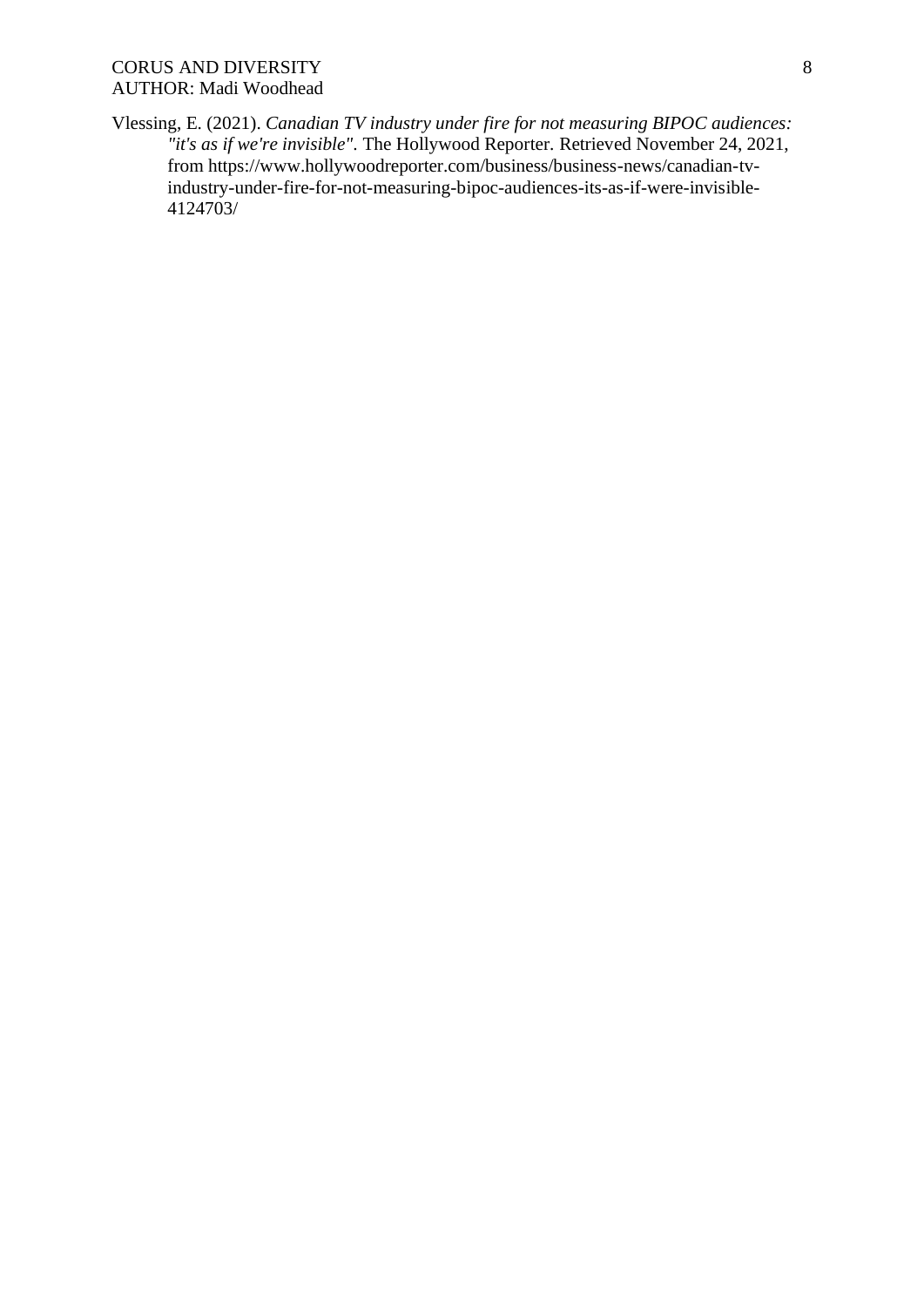## **Appendix I: Social Media Tracking**

**First Scrape - Completed by [student name here] (October 20) Twitter:** @CorusPR Followers: 7,604 Following: 768 Tweets: 1,746

**Second Scrape - Completed by [student name here] (October 21) Twitter:** @CorusPR Followers: 7,607 Following: 768 Tweets:1,746

**Third Scrape - Completed by [student name here] (October 23) Twitter:** @CorusPR Followers: 7,608 Following: 768 Tweets:1,747

**Fourth Scrape - Completed by [student name here] (October 24) Twitter:** @CorusPR Followers: 7,608 Following: 768 Tweets:1,748

**Fifth Scrape - Completed by [student name here] (October 25) Twitter:** @CorusPR Followers: 7,608 Following: 768 Tweets:1,748

**Sixth Scrape - Completed by [student name here] (October 26) Twitter:** @CorusPR Followers: 7,614 Following: 768 Tweets:1,748

**Seventh Scrape - Completed by [student name here] (October 27) Twitter:** @CorusPR Followers: 7,615 Following: 767 Tweets:1,748

**Eighth Scrape - Completed by [student name here] (November 16) Twitter:** @CorusPR Followers: 7,645 Following: 766 Tweets:1,757

**Ninth Scrape - Completed by [student name here] (November 17) Twitter:** @CorusPR Followers: 7,643 Following: 766 Tweets:1,757

**Ninth Scrape - Completed by [student name here] (November 18) Twitter:** @CorusPR Followers: 7,643 Following: 766 Tweets:1,758

**Tenth Scrape - Completed by [student name here] (November 19) Twitter:** @CorusPR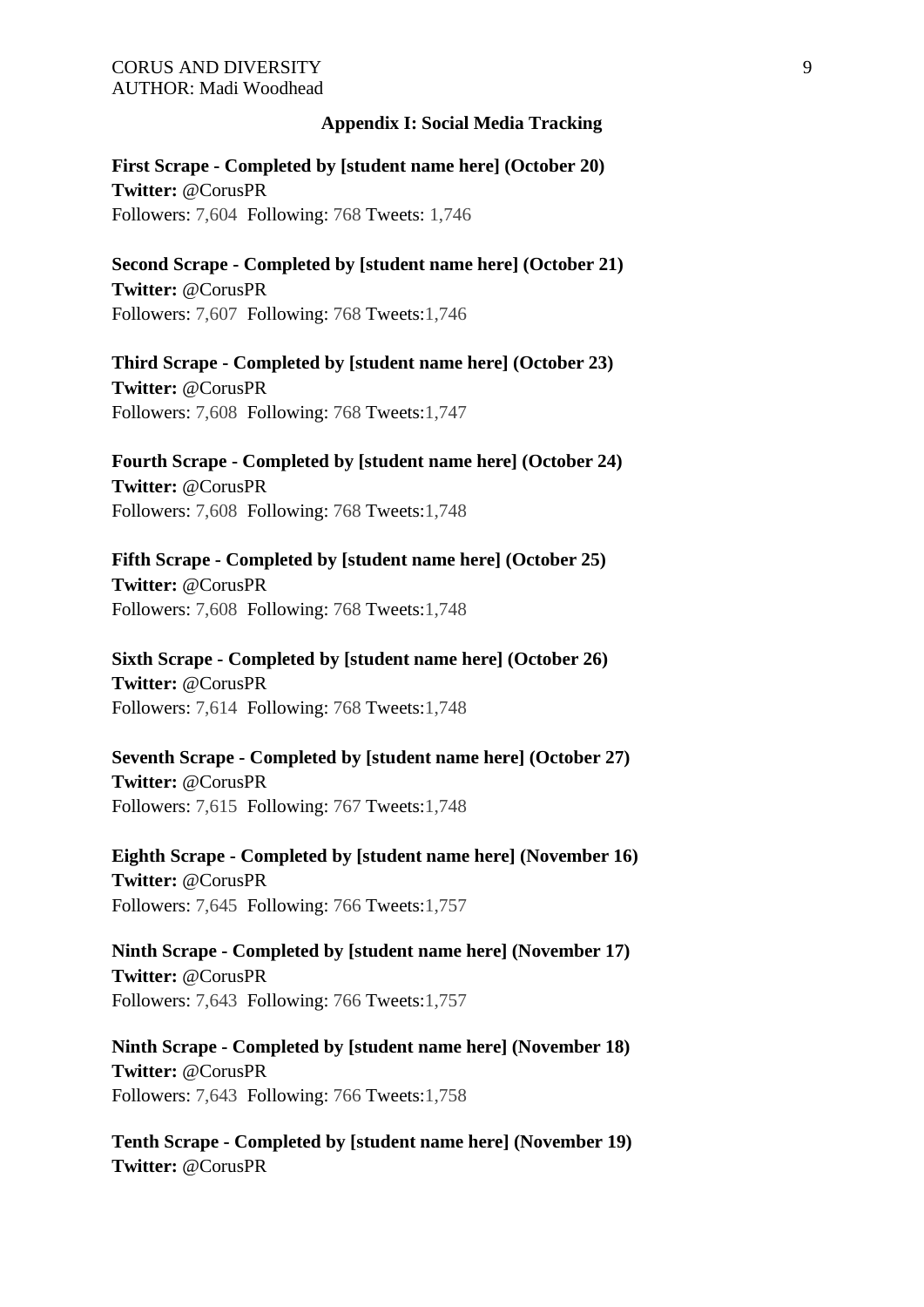Followers: 7,644 Following: 766 Tweets:1,758

**Eleventh Scrape - Completed by [student name here] (November 20) Twitter:** @CorusPR Followers: 7,643 Following: 766 Tweets:1,759

**Twelfth Scrape - Completed by [student name here] (November 21) Twitter:** @CorusPR Followers: 7,642 Following: 766 Tweets:1,759

**Twelfth Scrape - Completed by [student name here] (November 22) Twitter:** @CorusPR Followers: 7,642 Following: 766 Tweets:1,759